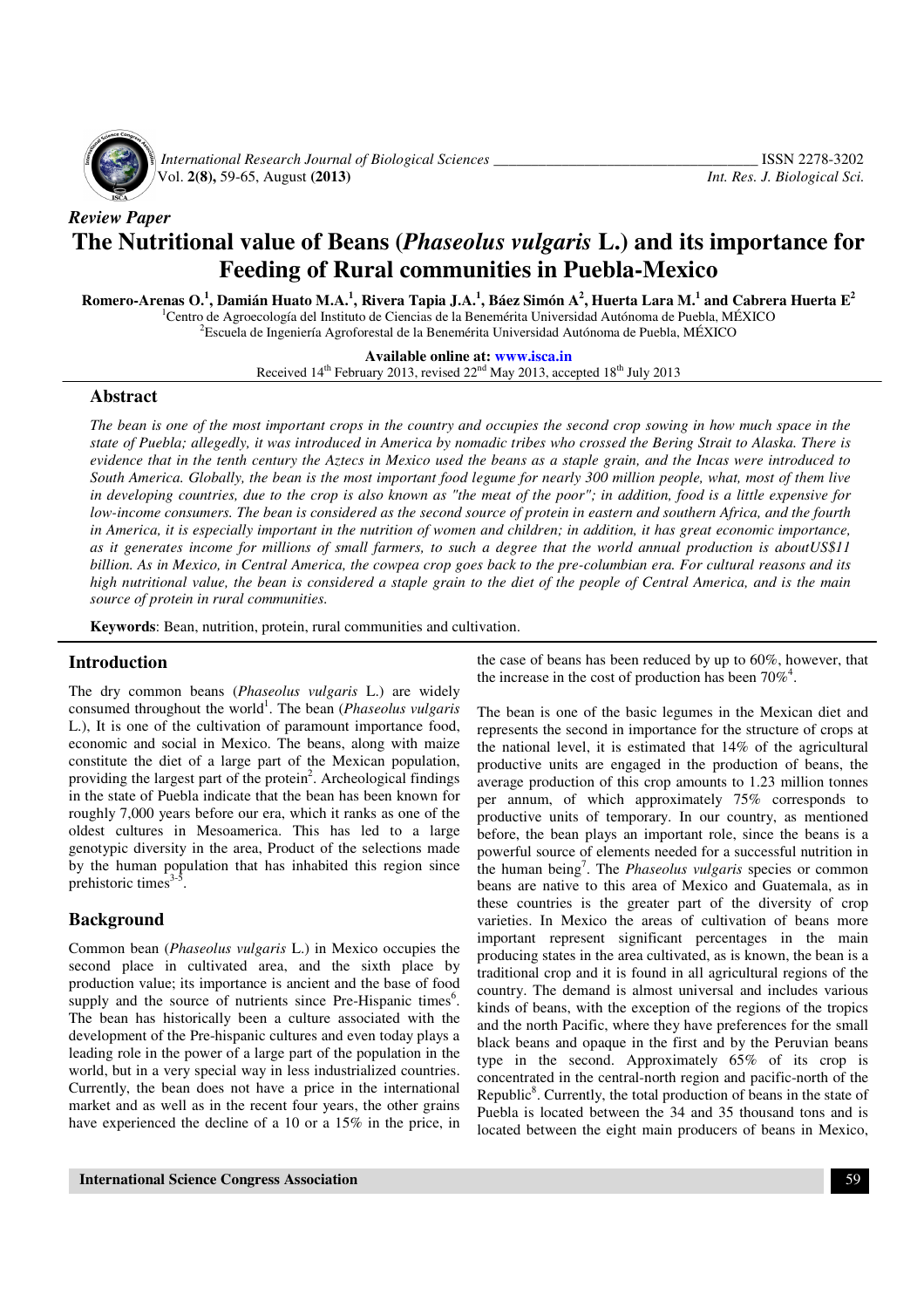but still far from the first places. The main production area in this state, it is the district of Chalchicomula deSesma or Cd. Serdan with 43% of the total production in the state, although the bean is produced in more than 140 municipalities in the state of Puebla $9$ .

# **Origin of the beans**

Specie: *P. vulgaris* 

The bean (*Phaseolus vulgaris* L.), is originating in the western area of Mexico and Guatemala. Botanical explorations in Mexico have shown that the wild varieties of *Phaseolus vulgaris* L. grow along the Sierra Madre Occidental, In a transition band ecological located between 500 and 1,800 (m.s.n.m.), Although the higher frequency of these varieties occurs to the 1,200 meters approximately. Its origin is based on the fact that there is a large genetic diversity, both in *P. vulgaris* as of some parasites of the same. In addition, in this same area have been found the oldest archaeological remains of the common beans, that have been registered to date<sup>10</sup>. The common bean wild and cultivated is distributed from Mexico to the Southern ends of the southern Andes. Among the cultivated types is great variation in habit of growth and other morphological traits, characteristics of seed, adaptation and performance potential $^{11}$ .

**Classification and Description Botany:** *Phaseolus vulgaris* is the best known species of the genus Phaseolus in the family Fabaceae of about fifty plant species, all native to America. Taxonomy: Divisions: Magnoliophyta Class: Magnoliopsida Order: Fabales Family: Fabaceae Genus: *Phaseolus*

The bean is an annual herbaceous plant, climber or erect, their leaves are composed of three oval-shaped leaflets or rhomboid, Sometimes covered of villi, the habit of climbing plants have stems and fickle tendrils formed by the modification of terminal leaflets, has asymmetric flowers of white or purple and its fruit is a legume of variable color, with  $3-12$  seeds in its interior<sup>12</sup>.

The bean is a crop of warm climate that shows greater development in environments with average temperature of 16 to 26 °C during the growing season and a precipitation of 300 to 500 thousand millimeters throughout the crop cycle. The ripening of plants must coincide with the completion of the rainy season to prevent the grain from staining and lose quality. The reproduction of the beans is by means of seeds, which are used according to the consumer preferences of bean variety of the region and you can choose between different varieties, climbing or matas low, determinate or indeterminate $13$ .

The cultivation of beans you prefer loose soil and not as heavy limestone or clay and sunny exposures, depending on the weather, are planted in mid-spring or when there is no risk of frost, they also need a contribution of mineral fertilizer, especially potassium and phosphorus. In their roots exist nodules formed by symbiotic bacteria of the genus Rhizobium, which allow them to fix the atmospheric nitrogen, are very sensitive to the cold, too much moisture and the winds $12$ .

Has an extensive root system was mainly made up of a taproot, numerous secondary roots and tuberous roots, the latter making it a perennial plant. The system is extensive and caulinar with numerous tendrils that allow its climbing habit. The leaves of this species are composite, with three leaflets diamond-oval, widths and integers. Flowering is abundant; with flowers typically papilionáceas arranged in bunches of 2 to 20 flowers, white or scarlet and on long stalks. Once self-pollinated, the flowers give rise to pods and seeds which are the bodies of consumption of the species. The seeds are white, red, yellow, brown, black, purple, gray, and pinto or fluted $^{14}$ .

**Technology of production:** The technology in the production of the beans is not very complicated but varies because greater technology to higher performance. The beans should be to grow in the following manner. The beans should be planted in soil medium and light, with good drainage; the soil or clay with problems of strong sales, are not own to the planting of this  $\text{crop}^{\frac{15-16}{5}}$ .

Proper preparation of the terrain makes a good seedbed, which facilitates the predetermined at birth, favors the vigorous development of the plants and a better use of water; therefore it is advisable to perform the following tasks:

Fallow: Make a fallow deep between 30 and 40 centimeters immediately after the harvest of the previous crop, this brings the following benefits: i. Allows you to incorporate the waste for its rapid decomposition, ii. Reduce the population of weeds, iii. Destroy the larvae of insects that winter and iv. Loosen the soil, which improves its structure.

On the other hand, should be avoided this practice when the ground is too wet, due to be erected to auctions of soil, which compacts the soil and leaves very large clods when it dries. It is advisable to give one or two steps of scraper to remove the large clods, and leave a good seedbed, to permit the passage of air and a good absorption of the water $17$ .

**Levelling:** It is very important to achieve a good distribution of water, avoiding puddles and high parts where does not reach the sufficient moisture for the plant this can be done with the fresno.

**Furrow:** The address of the furrows should be done in the direction of the stroke of irrigation; this provides a greater efficiency in the implementation of the water. The separation of the furrows should be 70 centimeters.

The importance of preparing the ground for the cultivation of beans indicates that you must take special care to implement all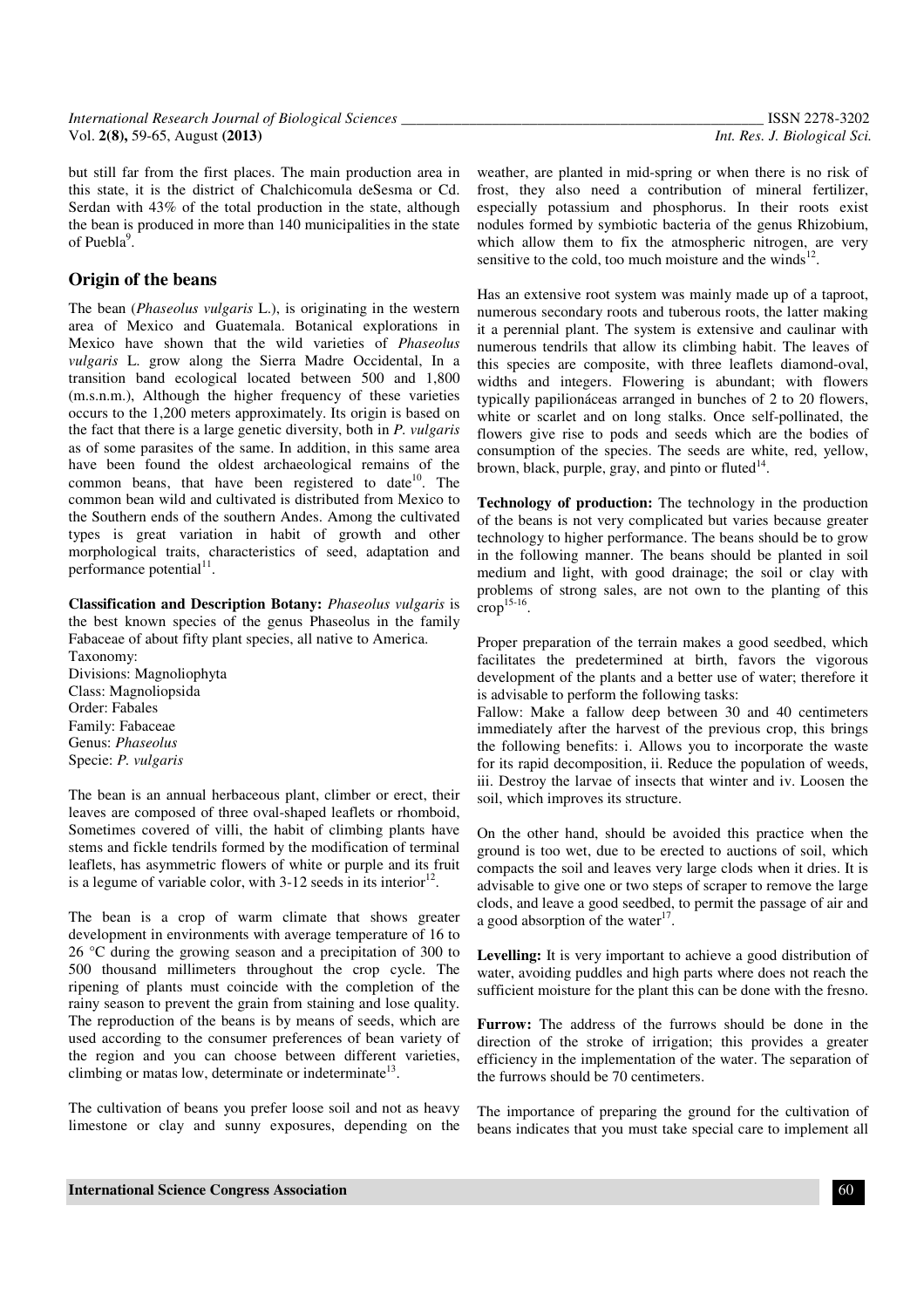the tasks that are fallow, tracking, leveling and furrowing. One of the main factors affecting the low yields of bean cropisusedvarietiessusceptible to disease. At the national level, are available a lot of varieties, of which you can select the most appropriate for eachagricultural region.

According to the shape, size and color of the beannames are: Florde Mayo, Garbancillo, Yellow, Peanuts, Sulfur, Pintos and White, among others. Based on the size, the classifications are: small (<25 gr. /100 seeds), medium (25 to 40gr.), Large (> 40 gr. /100 seeds). Regarding the form, the grain can be round, oval, elliptical, rhomboid, kidney-shaped, prismatic and cylindrical. Other classifications of beans are races or by their growth habit. For its growth habit, the classifications are:

Type I. Mata, generally have few knots (5 to 10), ending in inflorescence remains erect seed tend to be large, early, with short flowering period, low yield potential (although you can compensate with higher density plants), maturity more uniform, strong and thick stalk, relatively high height of pods, and pods are generally long to soft bouillon and cooking. These varieties respond well in rows 30 to 60 cm. wide.

Type II. Remain upright, have a little guide on the main stem and branches do not produce guides are high yield potential and greater number of nodes (11-14) than the Type I, tend to be seed pods and girls, and mid to late life cycle. Adequately respond grooves 40 to 70 cm. wide.

Type III. Son of high yield potential, greater number of nodes and branches (12-16), of various colors and grain sizes, its growth cycle is intermediate to late. These varieties respond well in rows 60 to 70 cm. wide.

Type IV. They tend to climb, come in various colors, high yield potential, with 14 to 18 knots, and tend to be late maturing (> 120 days). These varieties respond well in rows 70 to 80 cm. wide.

Type V. They are late maturing (120-160 days), with 16 to 30 knots, high yield potential, of various colors and size of seed, usually where it rains well, unsupported produce almost no grain. Can be planted in rows 80 to 90 cm wide.

It is clear that there are varieties in each habit both low and high yield potential, so that it may be the case that a variety of Type I strains outperform other habits.

The following lists are some varieties by type habit. i. Bayomex, Canario 107, Peach Blossom, Black Pearl and Peru 87. ii. Like the variety Jamada. iii. Bayo, Central, May FlowerM38, BayoINIFAP Sulphuretted, Tapatio, Otomí Black and Black 8025. iv. Puebla Black, Yellow153 and154, San Francisco, 150 and Garbancillo Black, can be plantedal one or in association with maize. v. Garbancillo Zarco, May Flower half an ear. Rosa deCastilla, Purple Water and Cejita. Varieties that have tended to disappear $^{18}$ .

**Description bean productionnation wide:** For Mexico, the bean is a strategic commodity in the country's rural development, because together with maize, represents a tradition of production and consumption, fulfilling various functions of food and socioeconomic status have allowed transcend to today. Their presence along Mexico's history, it has become not only a traditional food, but also an element of cultural identification, comparable with other products such as corn and chili, which are fundamental to explain the diet of yesterday, today and most likely the future<sup>7</sup>.

It is considered that in total there are about 150 species of this legume, but in Mexico these amount to 50, highlighting the four species that man has domesticated, such as the *Phaseolus vulgaris* L. (common bean), *Phaseolus coccineus* L. (runner bean), *Phaseolus lunatus* L. (camber bean) and *Phaseolus acutifolius* Gray (tepary bean). In our country, the most important species in terms of acreage and production are the first two. Currently, the most common varieties of beans and planted regions listed below: White 157 (Bajio), Canocel (Bajio), Pinto Durango 133 and 225 (Bajio and semiarid regions), 664 Durango (Durango, Zacatecas and Chihuahua), Durango 222 (semi-arid regions), Canary 72 (Sinaloa, Nayarit, Jalisco and Bajio), Ojo de Cabra 73 (Chihuahua, Zacatecas, Durango), Rio Grande (Durango and Zacatecas), Bayo Calera (Zacatecas), Bayo Durango (Durango, Chihuahua, Zacatecas, Aguascalientes), Black Pearl, Bayo Macentral, Flor de Mayo M38, June Flower Marcela, RMC Mayflower, Mayflower Bajio, Black 150, Bayo INIFAP, Black 8025, Peach Blossom; them to subhumid temperate zones. Mestizo Pinto, Pinto Bayacora, Black Altiplano, Black Sahuatoba, Pinto Villa, Bayo Victoria, Durango Black, Black Querétaro, San Luis Black (Altiplano Semiarid $)^{19}$ .

For consumer preference, the bean is classified as highly preferred, Sulphuretted, Mayocoba, Black Jamapa, Peruvian, and Flower May Flower June; Garbancillo varieties are preferred, Manzano, St. Louis Black, Querétaro Black and Pinto. And finally, the preference is not White Beans, Bayo White, and Black Zacatecas. In northern Mexico consumes sulphurous varieties, grown mainly in Sinaloa, while a large portion of black bean grown in Nayarit and Zacatecas, with demand largely concentrated in the central and southern regions. Currently, this legume is facing major changes with a changing society, including eating habits as a result of urbanization, migration and employment, and the transition from a closed economy to a global economy, which is putting pressure on various stages of the production, marketing, processing and  $\frac{13}{2}$ .

# **Description of bean production in the state of Puebla**

Agriculture in the state of Puebla is presented in a variety altitudes ranging from 500 to over 2,700 m in very different climatic conditions; upstate develops in humid temperate climates, in the central part of the state and nearby of the Sierra

**International Science Congress Association** 61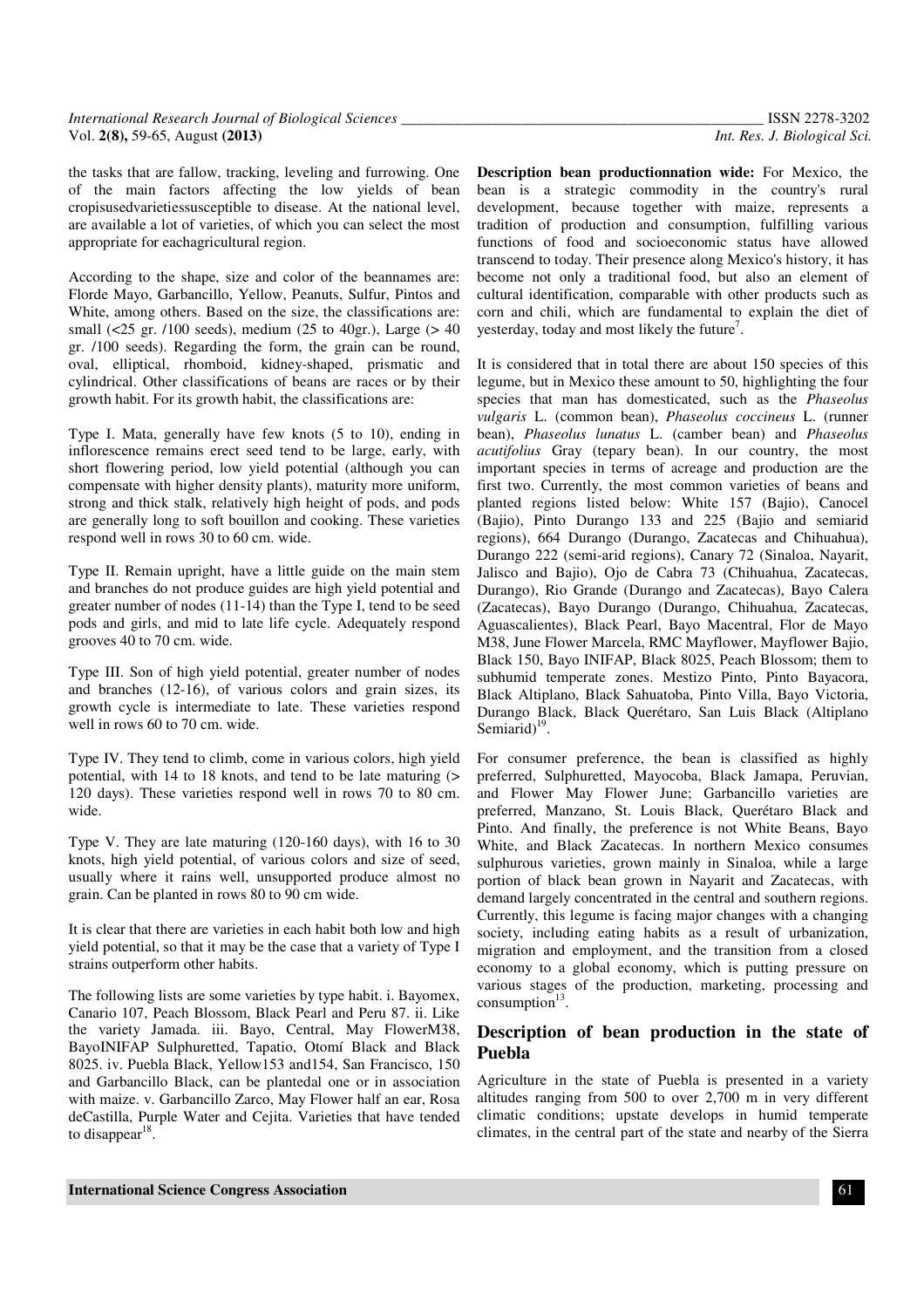| International Research Journal of Biological Sciences | ISSN 2278-3202               |
|-------------------------------------------------------|------------------------------|
| Vol. 2(8), 59-65, August (2013)                       | Int. Res. J. Biological Sci. |

Nevada, and Malinche volcano Pico de Orizaba is performed under cold conditions with frequent frosts that cause severe damage to crops, and finally, in the south, formed by the mountain ranges of the Sierra Madre del Sur and Neovolcanic, is under the influence of a variety of climate types, ranging from warm and wet to semi dry, with little recent rains that limit the availability of water, both for agriculture and for the making other activities (table-1). For the peasant economy of the entity beans are sources of employment and income, as well as ensuring food security for subsistence<sup>20</sup>.

**Economic importance:** In the state of Puebla, the total production obtained is 34,332.84 tons in 2005, thus placing it as the producer No. 8 nationally with a gradual increase in production in recent years, which has been generated by the increase in acreage because yields per hectare declined from 2004 to 2005, as these were of 648 kg per hectare in 2004 and 595 kg in 2005 $^{20}$ .

**General properties:** It can be said with certainty that a group of chemicals studied for many years in depth, due to the variety of processes involving plant are flavonoids. Their therapeutic importance is known only recently. The Flavonoids, also called bioflavonoids are a group of about three thousand phenolic compounds that have a similar chemical structure. These compounds can be found in all higher plant families and in almost all plant species, but recent studies have identified as plants especially legumes rich in flavonoids and isoflavonoids specifically<sup>5</sup>. It is generally accepted that flavonoids have diverse activities on health among other reasons, because they tend to improve the capillary resistance and inhibit inflammation and inhibit free radical trap a variety of enzymes as discussed below. When speaking of flavonoid refers to various groups including flavones, flavanones, isoflavonoids and flavans.

These compounds have different functions in plants as antioxidants, as protectors of ultraviolet radiation and as antibiotics against pathogenic microorganisms<sup>5</sup>. In legume isoflavonoids are synthesized primarily as an important part of the defense system of these plants as microbial infections, however, these compounds besides the aforementioned

therapeutic properties have been subject to a variety of recent studies, by their possible anti-cancer properties. Data from experiments in vivo and in vitro have demonstrated that flavonoids most abundant are genistein, daidzein, luteolin, apigenin and quercetin, with the first two character  $is of a two node<sup>5</sup>$ .

The isoflavonesgenistein and daidzein besides having oestrogenic properties, are capable of inhibiting cancer cells through multiple mechanisms, eg inhibit enzymes like tyrosine kinase residue (PKT), protein kinase C (PKC), cyclooxygenase and lipooxigensas and others involved in transduction pathways signals that interfere with the activation of the nuclear transcription factor kappa B (NF-kB), but still need to study the pharmacokinetics of these metabolites and their mode of  $\arctan^{21}$ .

Numerous studies show positive results against the establishment, development or metastasis of malignant tumors in animals. Few studies have been done at the clinical level yet, promising results have not only sparked an intense research with these compounds, but also prepared using soya bean (legume) as a source of these compounds. This can be clearly seen by the wide publicity given to the present consumption of soybeans and products and the high cost of pharmaceutical preparations with soy extracts. Common bean belongs to the same family of legumes, so has the same biosynthetic routes soybeans, so it is natural that also contain high amounts of isoflavones. Hence they can easily assume all evidence obtained with soy isoflavones, to propose that some of the therapeutic activities of common bean biochemical identity come from that. Moreover, the data concerning anticancer properties of isoflavones may abocarse for common bean as reported and some authors $^{22}$ .

The use of this plant as a medicine greatly increases its importance, not only for our consumption Mexican people for their nutritional value, but as a source of therapeutic value prepared. These preparations rich in isoflavones could add value in traditional medicine (table-2).

| <b>Development District</b> | Capability(HA)      |                  |          |               |                     |
|-----------------------------|---------------------|------------------|----------|---------------|---------------------|
| <b>Rural</b>                | <b>Not Suitable</b> | <b>Very Good</b> | Good     | <b>Medium</b> | <b>Water Bodies</b> |
| I. Huauchinango             | 304,483             | 164              | $^{(1)}$ | $\theta$      | 1,200               |
| II. Zacatlán                | 259,439             | 1.376            | 542      |               | 56                  |
| III. Teziutlán              | 271,543             | 8.956            | 2.437    |               | 139                 |
| IV. Libres                  | 345,622             | 201              | 100,585  | $\Omega$      | 458                 |
| V. Cholula                  | 249,123             | 82,922           | 79.725   | 4,501         | 2,781               |
| VI. Izucar De Matamoros     | 747.953             | 6,653            | 9,000    | 97.529        | 160                 |
| VII. Tecamachalco           | 357,022             |                  | 63,365   | 23,878        |                     |
| VIII. Tehuacán              | 360,799             |                  | 1.346    | 38.743        |                     |
| <b>Total Estatal</b>        | 2′895.984           | 100.272          | 257,000  | 164,651       | 4.794               |

**Table-1 Area (Ha) Capability with Beans for Temporary State of Puebla** 

\*Statistical Yearbook of the domestic production of basic grains, INEGI 2010.

#### **International Science Congress Association**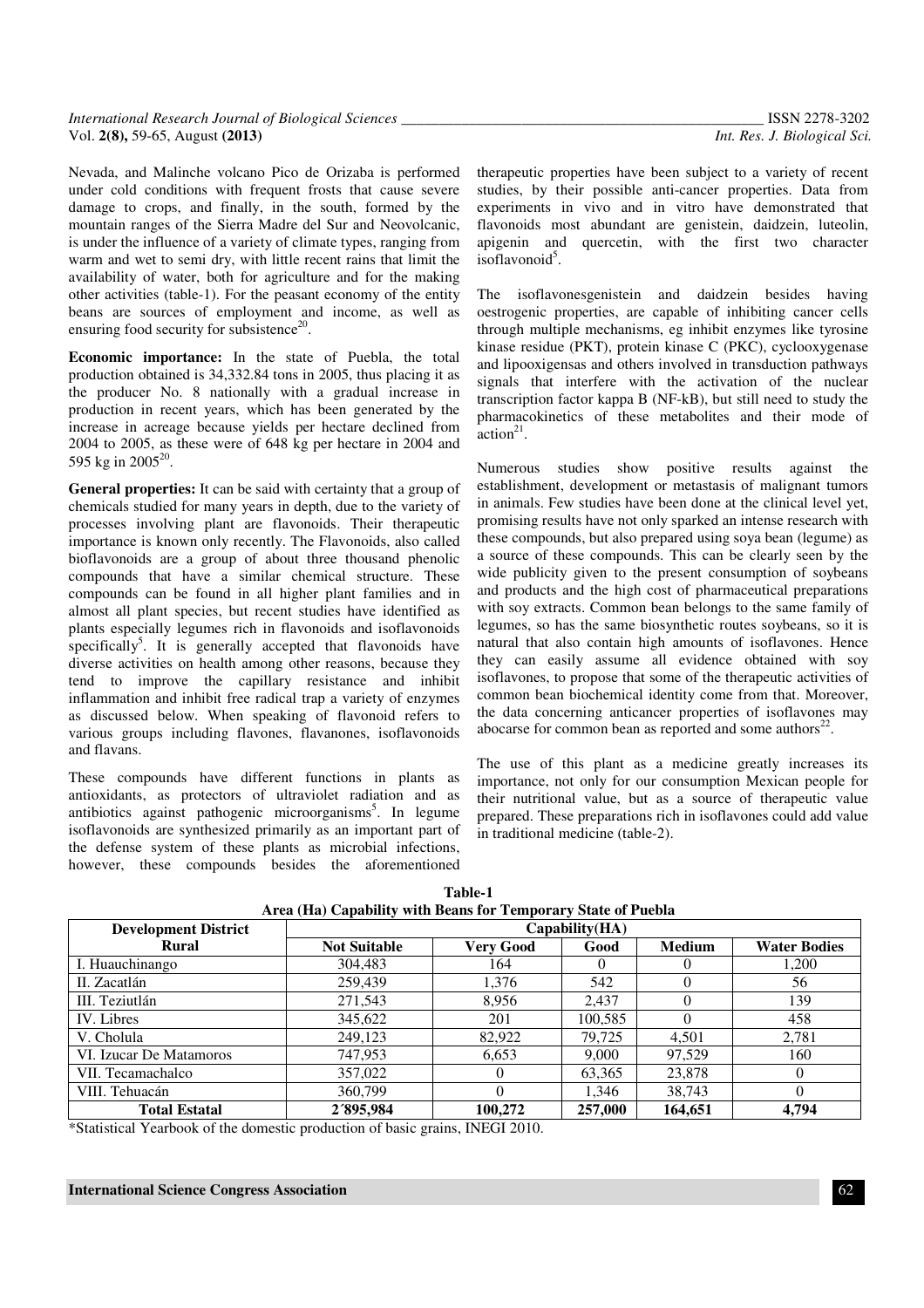| Table-2                |              |                  |              |  |  |
|------------------------|--------------|------------------|--------------|--|--|
| <b>Nutrition Facts</b> |              |                  |              |  |  |
| <b>Nutrients</b>       | <b>Units</b> | <b>Nutrients</b> | <b>Units</b> |  |  |
| Calories               | 322 Kcal     | Riboflavin       | $0.17$ mg.   |  |  |
| Protein                | $21.8$ g.    | Niacin           | $1.8$ mg.    |  |  |
| Fats                   | $2.5$ g.     | Calcium          | 183 mg.      |  |  |
| Carbohydrates          | 55.4 g.      | Iron             | 4.7 mg.      |  |  |
| Thiamine               | $0.63$ mg.   |                  |              |  |  |

**Nutraceutical properties:** The list is added benefit of decreasing cholesterol and triglycerides, and to combat constipation preventing colon cancer. There are so many properties that experts recommend daily consumption. No wonder this food is considered the star.

This can explain why there is a loss of fat than beans, which gives no energy, which produces colitis and gastritis, but rather contributes to the regulation of digestive processes. Another aspect is that they have reduced bean producers because they are exporting more; it also produces a decrease in consumption in the home. Legumes contain a significant amount of protein in the case of chickpea has more calcium, lentils by size is high in fiber, and white beans has the same properties of black or red, but for some people it is easier to digest. The ideal way to prepare any bean except lentils is soaking to produce the onset of germination, where substances are released and become more digestible, soaking must be at least about 8 hours, preferably after cooking pot pressure. There is a tendency to consume beans brilliant but should consider cooking it lasts longer because it is harder. Also, according to this author<sup>22</sup>, the recommended dose of black beans that would indeed be prepared as follows: You must drink the liquid obtained from Soak beans in pods and pods consume 100-200 g baking with chopped onions, beans (100 g) are consumed as food. Also recommend the green pods of 5-15 g per day as grass or pods and powder (2.5 g) with boiling water.

# **Medicinal Attributes**

Beans are a rich source of protein and carbohydrates, as well as being a good source of vitamin B complex such as niacin, riboflavin, folic acid and thiamine. It also provides iron, copper, zinc, phosphorus, potassium, magnesium and calcium, furthermore, has high fiber content. It is also an excellent source of polyunsaturated fatty acids<sup>23-24</sup>.

Currently, it is accepted that the common bean has medicinal use based on indigenous customs and practices, and its properties are described in treatises such as: the "Herbal Medicines Therapeutic Guide" developed by the German Commission  $E^{29}$ , charged with bibliographic data independent check on the effectiveness and accuracy of herbal medicines, including monographs in *Phaseolus vulgaris*. In the book Handbook of Medicinal Herbs<sup>22</sup>, as well as in the book Herbal Medicines is included as a medicinal plant beans<sup>25-26</sup>. There are also a number of publications including Father's Nature

Pharmacy, Indian Council of Medical Research, Physician Desk Reference, among others, consider the use of beans for its medicinal properties. Unfortunately, in the current literature treaties herbal, the Mexican beans does not appear as a medicinal plant, knowing of his great wealth and traditional uses. Probably the majority use in the feeding of this plant led to its use as medicine lost<sup>23</sup>. In some publications, is discussing the potential of bean pods in his role as a diuretic. Such is the case of the guidewire from the German Commission mentions where pods of the bean plant seedless (fructus sine *Phaseolisemini*) support as an herb in treating difficult urination (diuretic).

The valvas of the pods are used as herbal teas and it is recommended that they are dry; they are green straw and no black spots. In Handbook of Medicinal Herbs (Hanbook of Medicinal Herbs, are credited with diuretic and hypoglycemic action, to be used in a complementary manner in kidney, heart, rheumatic and diabetes. Seed ground seems to have the same effect. Addition of *P. vulgaris* is added to *P. coccineus, P. lunatus* with these same properties<sup>22</sup>. Moreover, in the Book of Herbal Medical Reference asserts that "in the green beans are chromium salts that may have an antidiabetic effect." Diabetes mellitus, the most common disease of sugar metabolism, requires medical supervision extremely careful and precise, to balance the metabolism of carbohydrates. Diabetes mellitus symptoms are not uniform, but can be divided into different types: Type I (starts in youth) and Type II (starts at maturity), the causes and pathogenesis are different<sup>23</sup>.

In the book The Herbal Medicine (Herbal Medicine), different herbs are recommended for the adjunctive treatment of diabetes, among which is the bean pods (*Phaseolipericarpium*) and also points out that among the four that are considered (the other three are: Myrtilli folium, PotentillaAurea and Galegaofficinalis), bean pods are the most effective. For administration recommend putting a bunch of grass in a pint of water, let it boil until reduced to half volume and infusion divided in two doses, one to be taken in the morning and once at night. It is worth mentioning that these authors also report an antidiabetic effect a plant native to Mexico and Brazil<sup>25</sup> .

Currently, rheumatic diseases are classified into groups and subgroups very large, but the extraordinary thing is that although these diseases are pathologically different, respond to similar treatments. For arthritis and osteoarthritis, the same disorder leads to either pole accretions, induration and loss of function. In any inflammatory process, it is first necessary to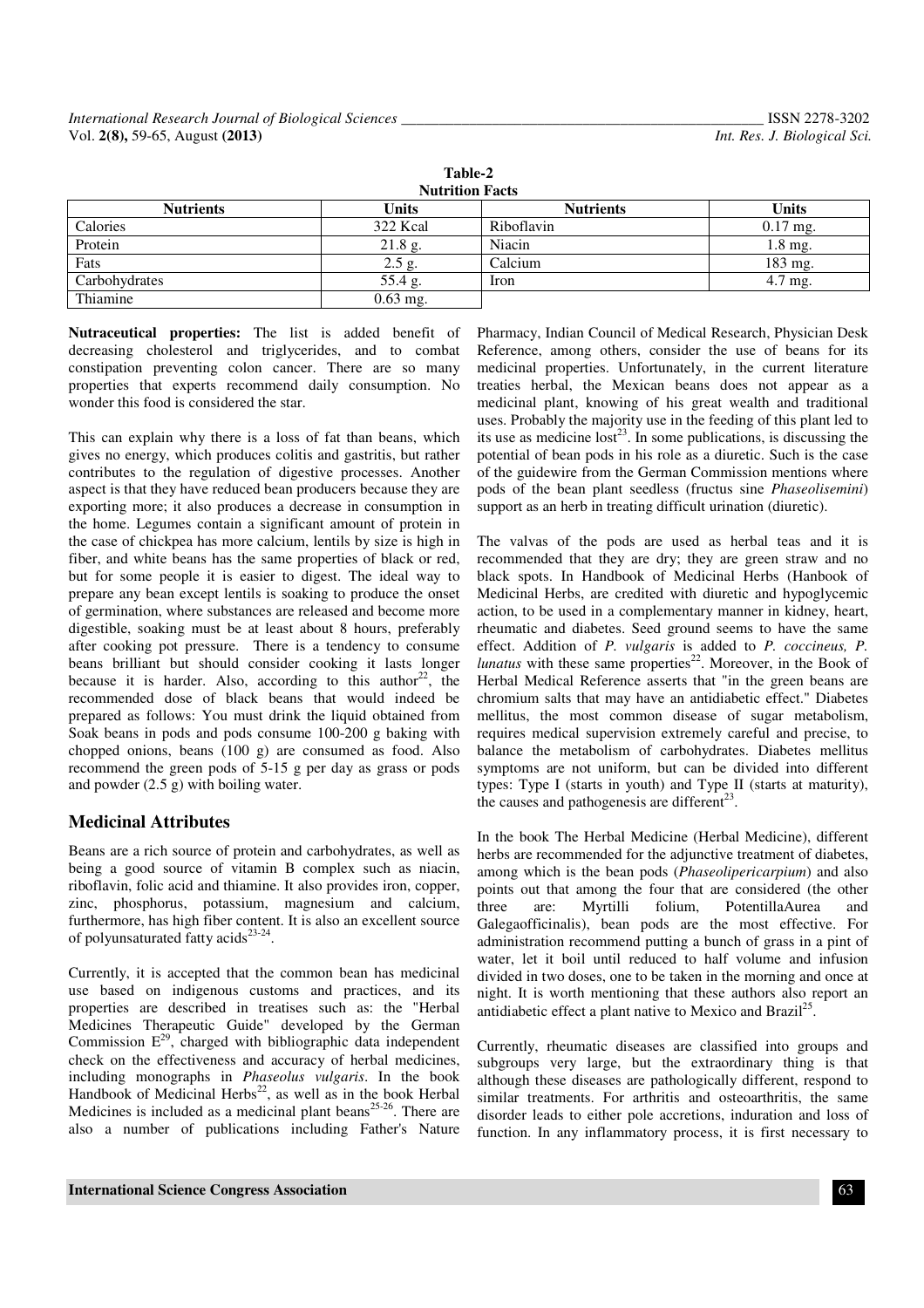| International Research Journal of Biological Sciences | ISSN 2278-3202               |
|-------------------------------------------------------|------------------------------|
| Vol. 2(8), 59-65, August (2013)                       | Int. Res. J. Biological Sci. |

determine whether it corresponds to a self-regulatory process of self-healing. Hence, more valid strategy for treating inflammatory rheumatic diseases is to relieve acute symptoms, but have poor long-term results $^{23}$ . This is where you can play what role investigated the alternative herbal or naturopathic treatment where herbal medicine should be a key element in the basic treatment of such diseases. Anti-discratico drugs seem justified, whose mechanism is always believed that it was a general stimulation of excretions, not only in the kidney and intestine, but also in other excretory glands like the liver. However, it is now known that the aquaretic effects and are only simple aspects choleretic a large effect. Clinical and experimental studies have shown that mature bean pods have a weak antidiuretic effect, so it is recommended as anaquaretic broadly, with an emphasis on anti-discrática capacity. Although not a very powerful herb, the effect is strong enough to justify its use medicinal<sup>25</sup>.

When talking about their activities can be listed as follows, according to the compilation by Duke *et al*., based on several publications or traditional knowledge, which was published in the Handbook of Medicinal Herbs: It antiplatelet, antiangiogenic, anti-cancer, anti-depressant, anti-leukemia, antimelanómico, antiprostático, apoptotic, cardioprotective, estrogenic, hepatoprotective, chemopreventive, hipocolesteronémico, hypotensive, lipolytic, lipotropic, plus antibacterial, antidiabetic, diuretic, antiviral and mutagenic, antipyretic, carminative, depurative, diaphoretic, emmenagogue, fungicidal and Work out, emollient, and hypoglycemic<sup>27, 28-29</sup> .

**Bean production and its contribution to development:** The food crisis broke sharply on global and national scenario. The prices of basic grains such as corn, wheat, soy beans and increased, they began to talk of overall shortages and the need for urgent action by various governments to address this situation. The beans and corn to Mexico represent two of the most important crops in the agricultural sector, to cover more than half of the acreage in the country and employs about four million farmers, said Undersecretary of the Ministry of Agriculture, Livestock, Rural Development, Fisheries and  $Food^{30}$ .

Beans are the main source of vegetable protein consumed by Mexicans and one of the staple foods of Mexico. Beans "Sulfur" yellows are popular in the northeast region where, according to research, consumes 98% of the population. For the peasant economy of the entity beans are sources of employment and income, as well as ensuring food security for subsistence. Since the 1990s proposed policy actions, are aimed at improving marketing processes of agricultural products, both for the local and export market, for which it is considered crucial to improve the efficiency of the various actors along the commodity production so as to achieve a better position for the placement of these products in the international market. Beans in general are one of the best options in terms of cost per gram of protein. Relatively inexpensive, beans are an excellent source of protein

and fiber. They contain no cholesterol and empirical evidence suggests that regular consumption reduces cholesterol levels in the blood. They are also rich in vitamin B, iron, calcium, potassium and phosphorus, and contain small amounts of sodium, in addition to its contribution to human nutrition; this crop has great economic importance, as it generates income for small farmers<sup>25</sup>.

# **Conclusion**

Beans are a legume with great potential for human consumption, for its dual use (grain and pod) and their protein intake, also a part of its production is sold frozen and canned, but must advance the increase in production, control of pests and diseases through of genetic improvement and adaptation of farming techniques in different areas of the country.

Clearly still lacking basic and clinical research that validates these activities, but it is clear that over time and based on data from the pre-Hispanic culture, has been given the common bean medicinal value in other countries, especially the called first world. What warrants a new approach to a plant traditionally occupies a large percentage for human consumption and that in rural areas; it is sometimes designated with demeaning definition of "meat of the poor".

## **References**

- **1.** Juhi M., Rattan D.S., Vikas S.J. and Manju G.A., Assessment of phenolic components and antioxidative activities of *Phaseolus vulgaris* L*. International Journal of Integrative Biology,* **9(1)**, 26-30 **(2010)**
- **2.** Pérez F.Y. and Ferrera R., Diversidad genética y patología del frijol. Colegio de Postgraduados, Chapingo, Estado de México, 111 **(1994)**
- **3.** Flores D.L., González Q., Álvarez T. Y. De Lachica F., El escenario geográfico. Recursos Naturales, Instituto Nacional de Antropología e Historia, México, D.F. **(1974)**
- **4.** Carrasco P. La sociedad mexicana antes de la conquista, In: Historia general de México, El Colegio de México, D.F. 165-286 **(1981)**
- **5.** Aguilar B.G., Peña V., García N.J.R., Ramírez V.P., Benedicto V.G., Molina G.J., Rendimiento de frijol (*Phaseolus vulgaris* L.) En relación con la concentración de vermicompost y déficit de humedad en el sustrato. *Agrociencia*, **46(1)**, 37-50 **(2012)**
- **6.** Velazquez R.C., Peña V.B., Luna C.M. and Aguirre J.R., Seed morphological characterization and reserves used during seedling emergency of wild and domesticated common bean (*Phaseolus vulgaris* L.), *Rev. Fac. Agron*., **27(1)**, 61-87 **(2010)**
- **7.** Anónimo, La producción de frijol en México: Diversidad y libre mercado, In: *Claridades Agropecuarias*. Editorial Abriendo Surcos, *México,* 1-22 **(2005)**

#### **International Science Congress Association**